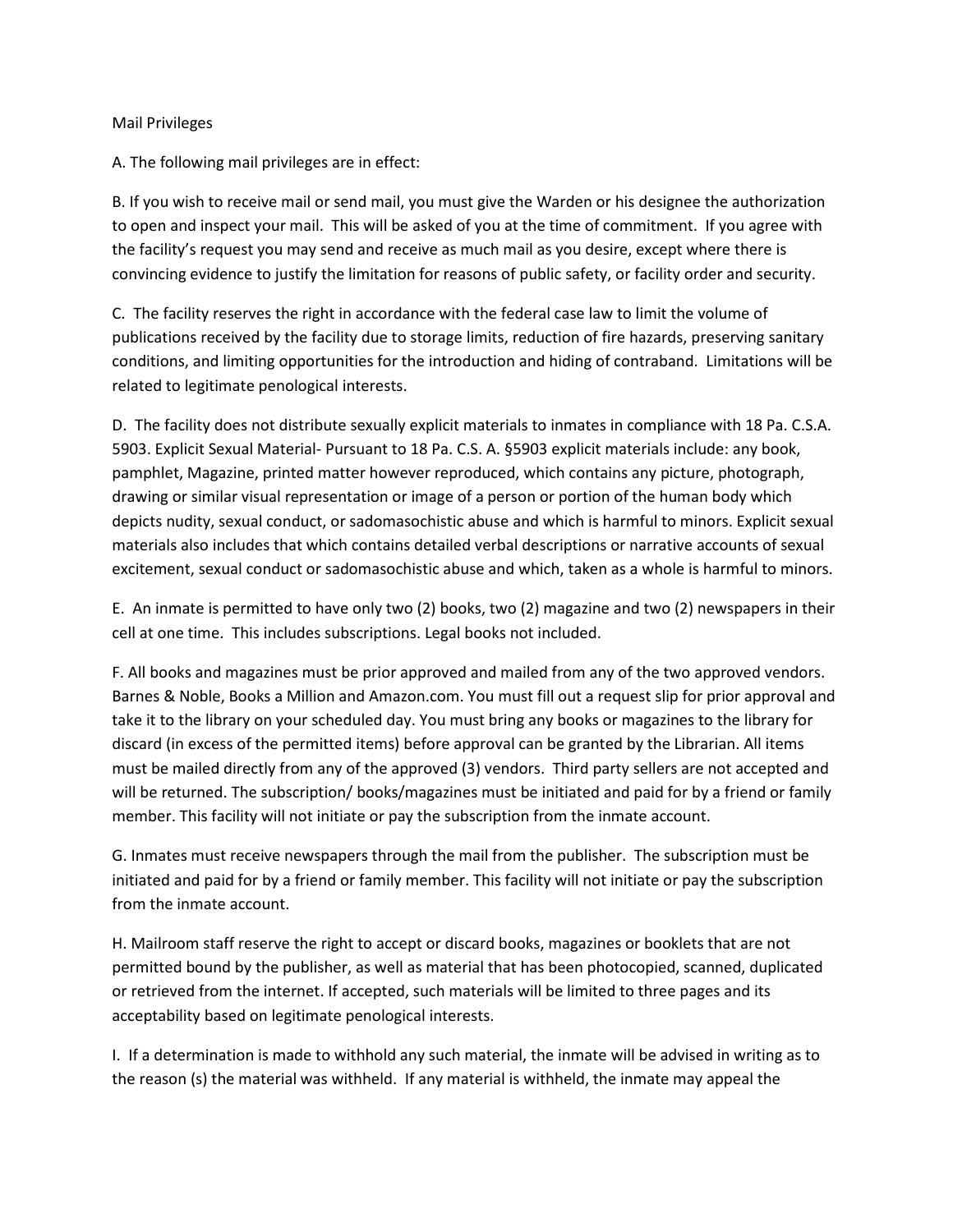decision by using the grievance procedure. If the material is disapproved it shall be returned to the sender or retained along with records of the decision.

J. The facility does not accept bulk mail.

(1) Bulk mail is defined as advertising materials, catalogs, and flyers mailed at less than first or second class mail rates.

(2) Inmates may however, prepay the postage on catalogs and other materials and have them mailed first or second class mail.

K. Correspondence between inmates housed within this facility, or inmates housed in other institutions is prohibited, an inmate may not also correspond with former inmates, parolees, probationers, victims without written approval of the Warden or his designee.

L. Inmates are prohibited from receiving battery-operated greeting cards.

M. Inmates are prohibited from sending or receiving "bill me later" or free gift transactions.

N. Writing paper, postage and envelopes must be purchased from the commissary.

O. Mail and packages to and from inmates shall not be held for more than 24 hours before delivery, excluding weekends and holidays. Incoming mail is opened, examined for contraband, and must include a return address.

P. A Correctional Facility employee will open and examine for contraband all incoming "Legal Mail" in the presence of the addressee.

Q. The return address on all incoming mail which is to be treated as "Legal Mail" must make the source of the mail clearly identifiable as an elected or appointed Federal, State, Local Official, or as a Lawyer.

R. If the return address does not make the source of the mail immediately identifiable as an elected or appointed Federal, State, Local Official, or as a Lawyer, then the mail will not be opened in the presence of the inmate. All incoming mail must include a legible return name and address. All incoming mail not including a return name and address will be considered as undeliverable mail and will be returned to the United States post office.

S. All new admissions without funds are eligible, by request slip, to receive one postage paid envelope during commissary.

T. Forms for Return Receipt and Certified Mail are available with appropriate postage purchased through the Library.

U. A postal scale and a list showing the postage rates for oversized legal mail is available for use by inmates in the library.

V. Oversized legal mail and certified/return receipt mail will be sent out through Library Services.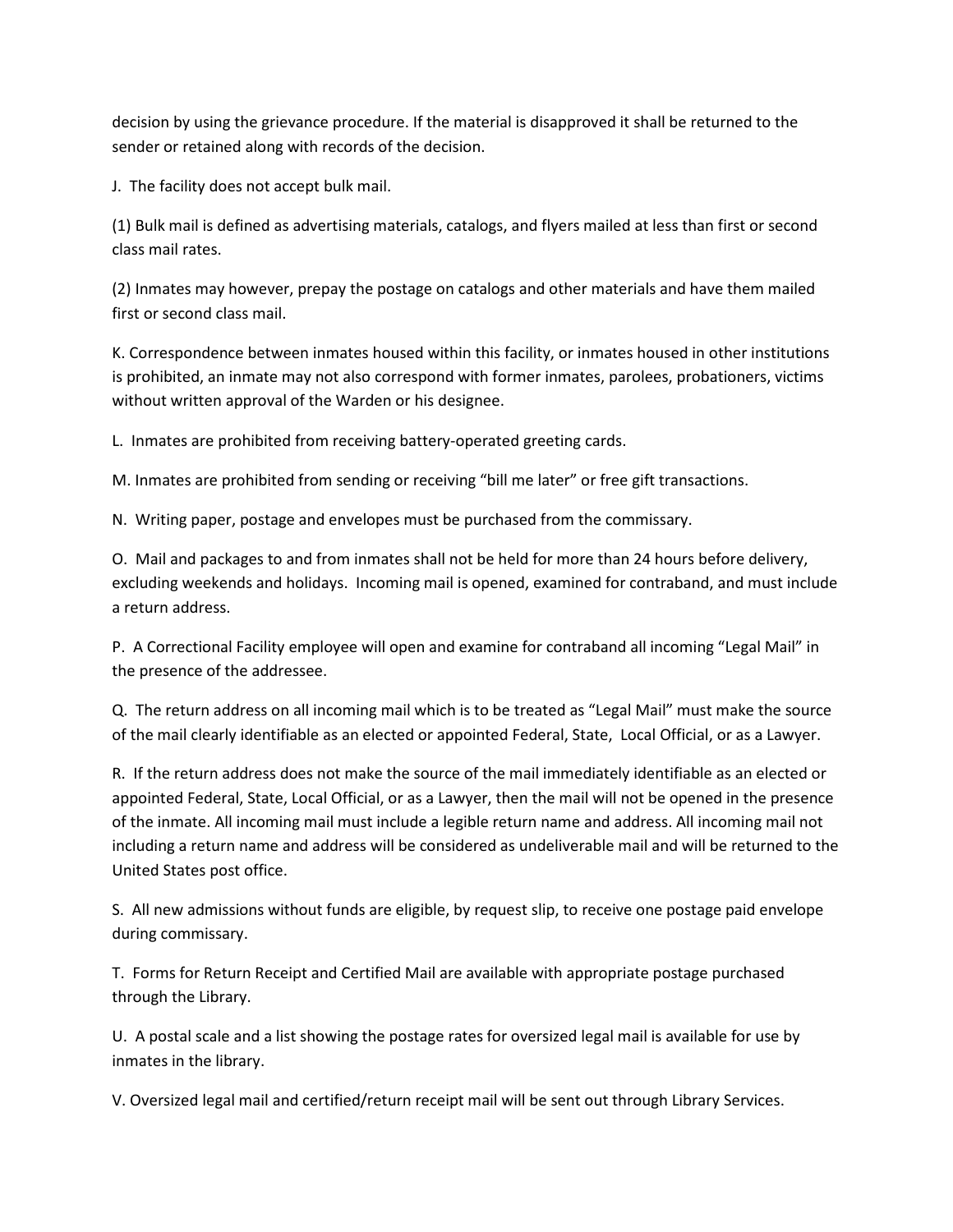W You must personally bring your oversized legal mail or certified mail with you during your scheduled recreation or law library periods.

X. Library staff will weigh your item and inform you of the postage required.

Y. You must then purchase required stamps from the commissary. It is your responsibility to post the correct amount on your mail and place in box to be mailed.

Z. If your mail weighs more than 13 ounces it is required by the Post Office that the mail be put through the Facility's postal machine and you will be charged accordingly.

AA. Legal mail for Indigent inmates will be sent via First Class Mail.

BB. Any request to mail oversized personal mail (non-legal) must:

1. Submit a request slip to Laundry Supervisor.

2. The Laundry Supervisor in charge will contact you once your request is approved. You must provide approval for postage to be deducted from your account via signed request slip.

3. All approved oversized mail will be forwarded to the clothing room and weighed for postage and then delivered to our mail room.

4. The proper postage cost will be deducted from your account.

CC. Outgoing mail must have your full name, Pod, Section, Cell and Facility

Address, ex.: NAME (LAST, FIRST)

MONTGOMERY COUNTY

CORRECTIONAL FACILITY

60 EAGLEVILLE ROAD

EAGLEVILLE, PA 19403-1400

1. Inmates are permitted to seal all outgoing mail. Outgoing mail must have nothing written or drawn on the outside of the envelope except return address and the receipted address.

2. Outgoing letters must be placed in the mailbox of Housing Section.

3. All outgoing letters are mailed.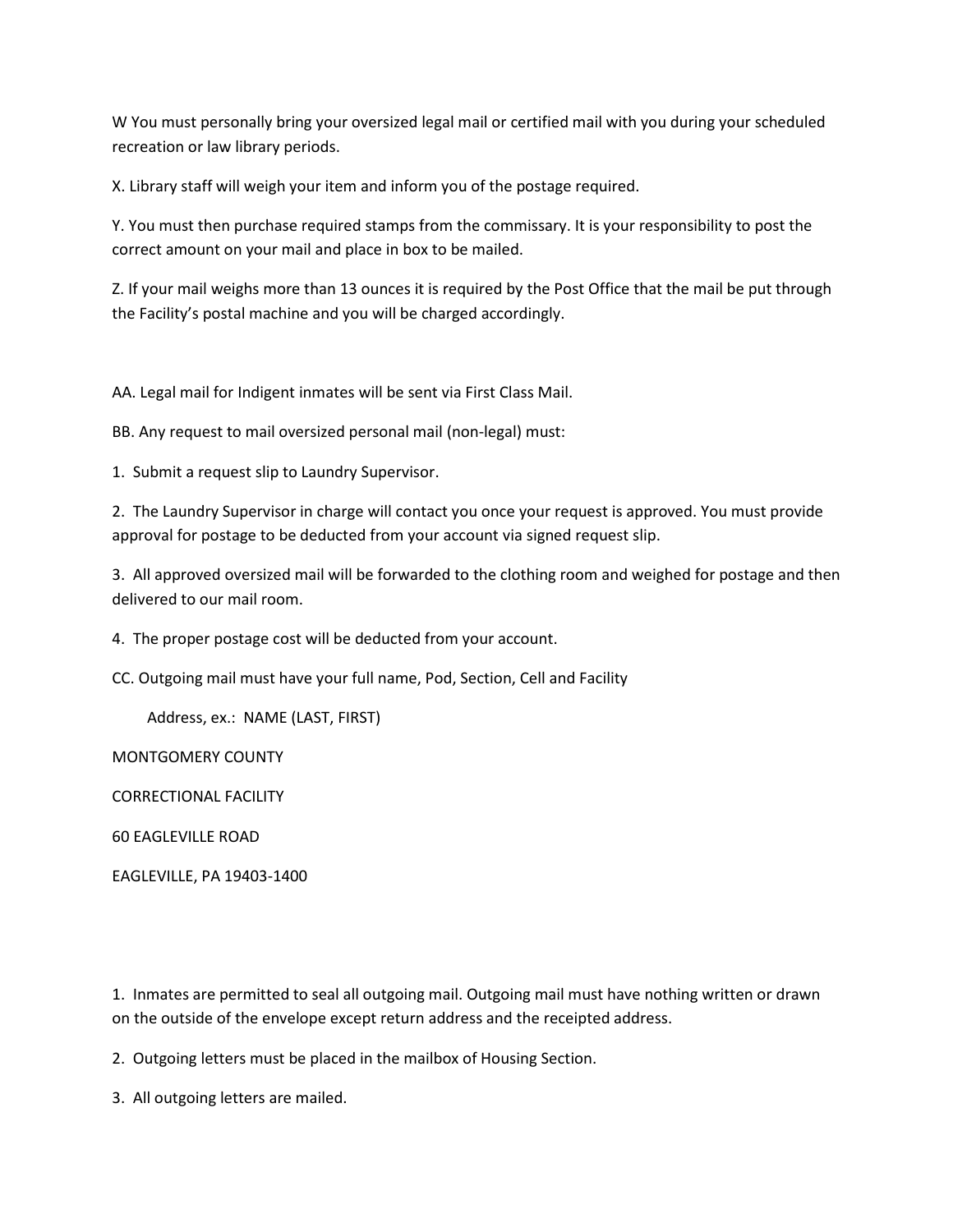4. All outgoing mail must be placed in the envelopes purchased from the Commissary, indicating the return address.

The following requirements must be met in order for your mail to be properly processed:

(1) Return address: Full name, booking number, Facility address.

(2) Proper mailing address of person being sent to.

 $(3)$  Must have money in inmate account to cover postage charges, unless it is a prestamped envelope.

(4) All Over Seas mail must be sent to the mail room to be

weighed and proper postage assigned.

 (5) Any mail received to have postage put on, and the inmate account does not have enough to cover the cost, the mail will be sent back to the inmate via the Inmate Services Department.

DD. This Facility will not accept mail that contains a bank order of blank checks and/or a blank check or checks that are not signed by the issuer and the amount of check filled out by the issuer. This Facility will also not accept bank books such as savings and withdrawal slips and or any bank transaction documents.

EE. The facility does not accept stamps and envelopes for inmates through the mail.

FF. The Institution reserves the right to retain and or return any mail which:

(1) The material contains instructions for the manufacturing of explosives, weapons, drugs or any other unlawful substance.

(2) The material advocates violence within the institution.

(3) The material is of a type which has demonstrably caused violence or other serious disruption of institutional security.

(4) The material advocates racial, religious, or national hatred in such a way so as to create a serious danger of violence in the institution.

(5) The material encourages sexual behavior which is criminal and/or in violation of institution rules or detrimental to rehabilitation.

(6) Maps, (United States, state, local, area maps, road atlas, internet maps).